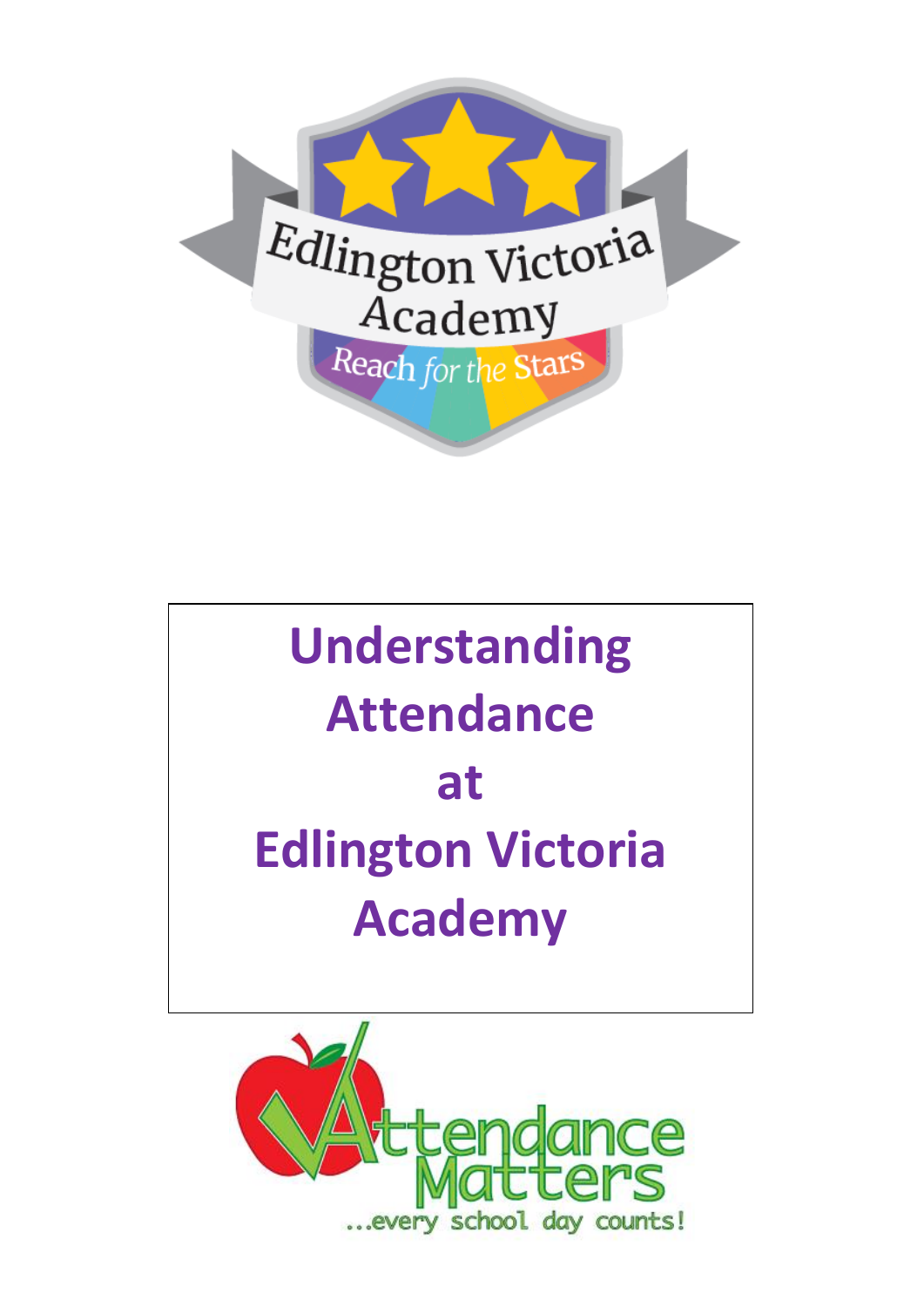### **Introduction**

Regular attendance at school is essential to promote the education of all pupils. The academy's ethos demonstrates that children feel that their presence in school is important and that they are missed when they are absent or if they are late.

Edlington Victoria Academy will take the appropriate action when necessary in order to promote regular attendance at school.

#### **Roles and Responsibilities**

The following people have key responsibilities in ensuring that high levels of attendance and punctuality are met;

> Parents/Carers  $\triangleright$  Pupils Mrs Clark (Principal) Attendance Officer Class Teachers Support Staff **≻ Office Staff**  Education Welfare Service Governors

... every school day counts!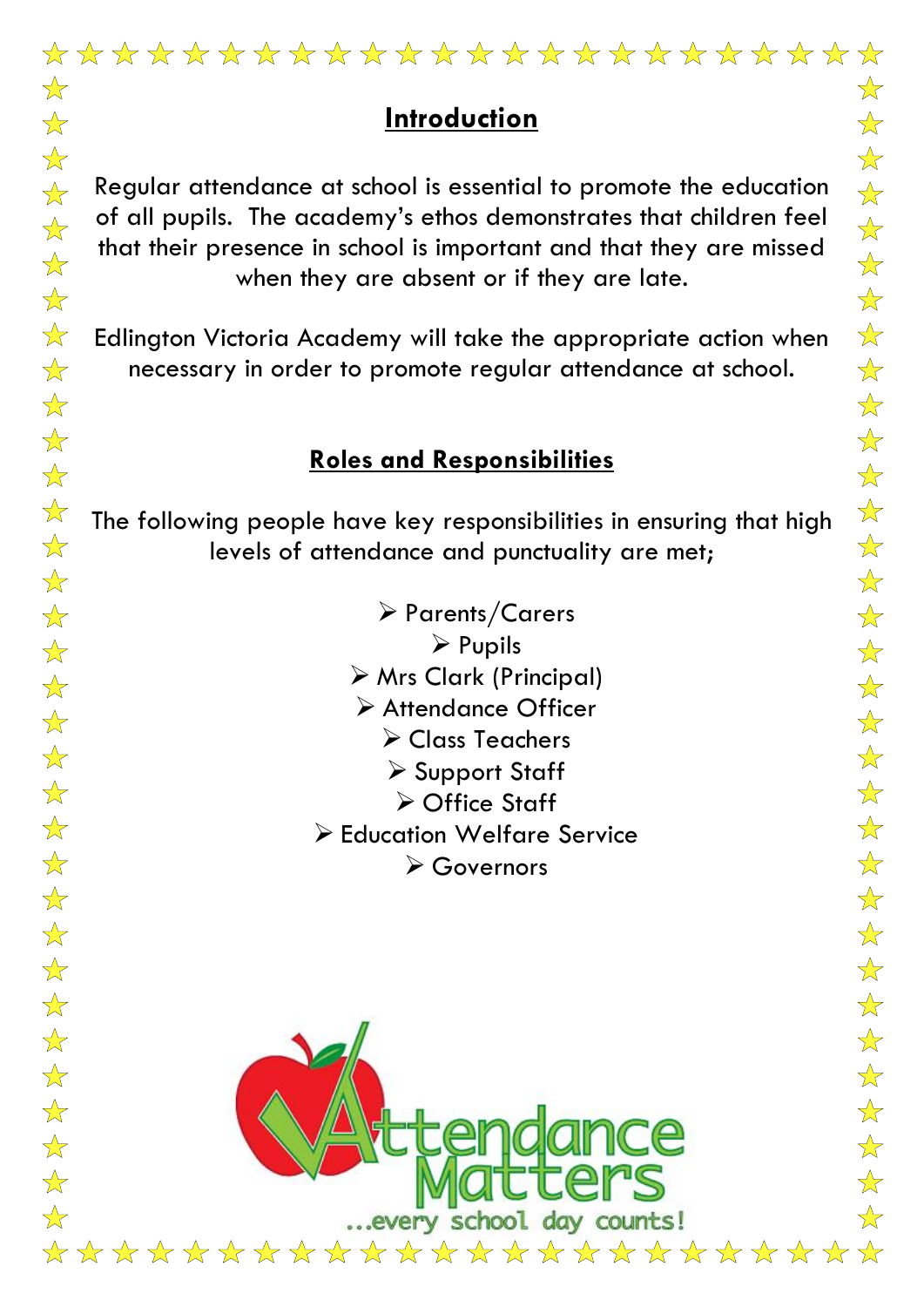# **Our Aims**

- $\triangleright$  To maximise attendance of all children in school so that they can achieve and reach their potential.
- $\triangleright$  To provide an environment which encourages regular attendance and makes attendance and punctuality a priority for all those associated with the school.
- $\triangleright$  To monitor and support children whose attendance is a cause for concern and work in partnership with parents and carers to resolve any difficulties.
- $\triangleright$  To analyse attendance data regularly and inform future policy and practice.
- $\triangleright$  To work closely and make full use of support from the wider community including the Education Welfare Service and multiagency teams, where necessary.



... every school day counts!

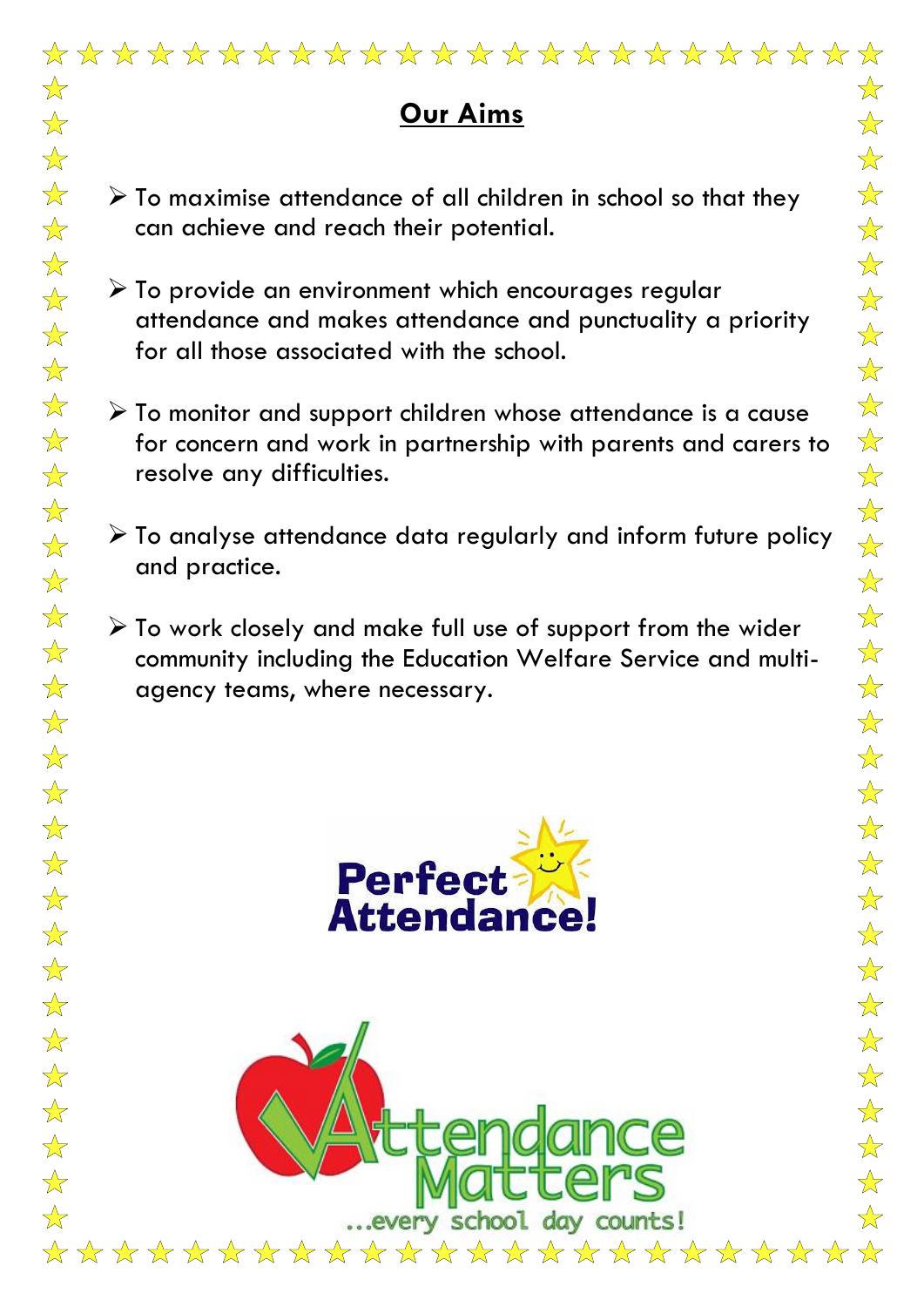#### \*\*\*\*\*\*\*\*\*\*\*\*\*\*\*\*\*\*\*\*\*\*\*\*  $\frac{1}{\sqrt{2}}$  $\frac{1}{2}$

 $\frac{1}{\sqrt{2}}$ 

 $\frac{1}{\sqrt{2}}$ 

 $\frac{1}{\sqrt{2}}$ 

 $\frac{1}{\sqrt{2}}$ 

 $\frac{1}{\sqrt{2}}$ 

 $\frac{1}{\sqrt{2}}$ 

 $\frac{1}{\sqrt{2}}$ 

 $\frac{1}{\sqrt{2}}$ 

 $\frac{\lambda}{\lambda}$ 

 $\frac{1}{\sqrt{2}}$ 

 $\frac{1}{\sqrt{2}}$ 

 $\frac{1}{\sqrt{2}}$ 

 $\frac{\lambda}{\lambda}$ 

 $\frac{\lambda}{\lambda}$ 

 $\frac{1}{\sqrt{2}}$ 

 $\frac{1}{\sqrt{2}}$ 

 $\frac{1}{\sqrt{2}}$ 

 $\overrightarrow{\mathbf{x}}$ 

 $\frac{1}{\sqrt{2}}$ 

 $\frac{1}{\sqrt{2}}$ 

 $\frac{1}{\sqrt{2}}$ 

 $\frac{\lambda}{\lambda}$ 

 $\frac{\lambda}{\lambda}$ 

 $\frac{1}{\sqrt{2}}$ 

 $\frac{1}{\sqrt{2}}$ 

 $\overrightarrow{\mathbf{x}}$ 

 $\frac{1}{\sqrt{2}}$ 

 $\overrightarrow{\mathbf{x}}$ 

 $\frac{1}{\sqrt{2}}$ 

 $\frac{1}{\sqrt{2}}$ 

 $\frac{1}{\sqrt{2}}$ 

 $\frac{1}{\sqrt{2}}$ 

 $\frac{1}{\sqrt{2}}$ 

 $\frac{1}{2}$ 

 $\frac{1}{\sqrt{2}}$ 

 $\frac{1}{\sqrt{2}}$ 

 $\frac{1}{\sqrt{2}}$ 

 $\frac{1}{\sqrt{2}}$ 

 $\overrightarrow{\mathbf{x}}$ 

 $\overrightarrow{\mathbf{x}}$ 

 $\overrightarrow{\mathbf{x}}$ 

 $\overrightarrow{\mathbf{x}}$ 

 $\frac{1}{\sqrt{2}}$ 

 $\overrightarrow{\mathbf{x}}$ 

 $\frac{1}{\sqrt{2}}$ 

 $\overrightarrow{\mathbf{x}}$ 

 $\frac{1}{\sqrt{2}}$ 

 $\frac{1}{\sqrt{2}}$ 



### **The School Day**

Nursery (morning) 8.40am to 11.40am

Whole School

F2 8.50am to 3.10pm

KS1 8.50am to 3.10pm

KS2 8.50am to 3.15pm

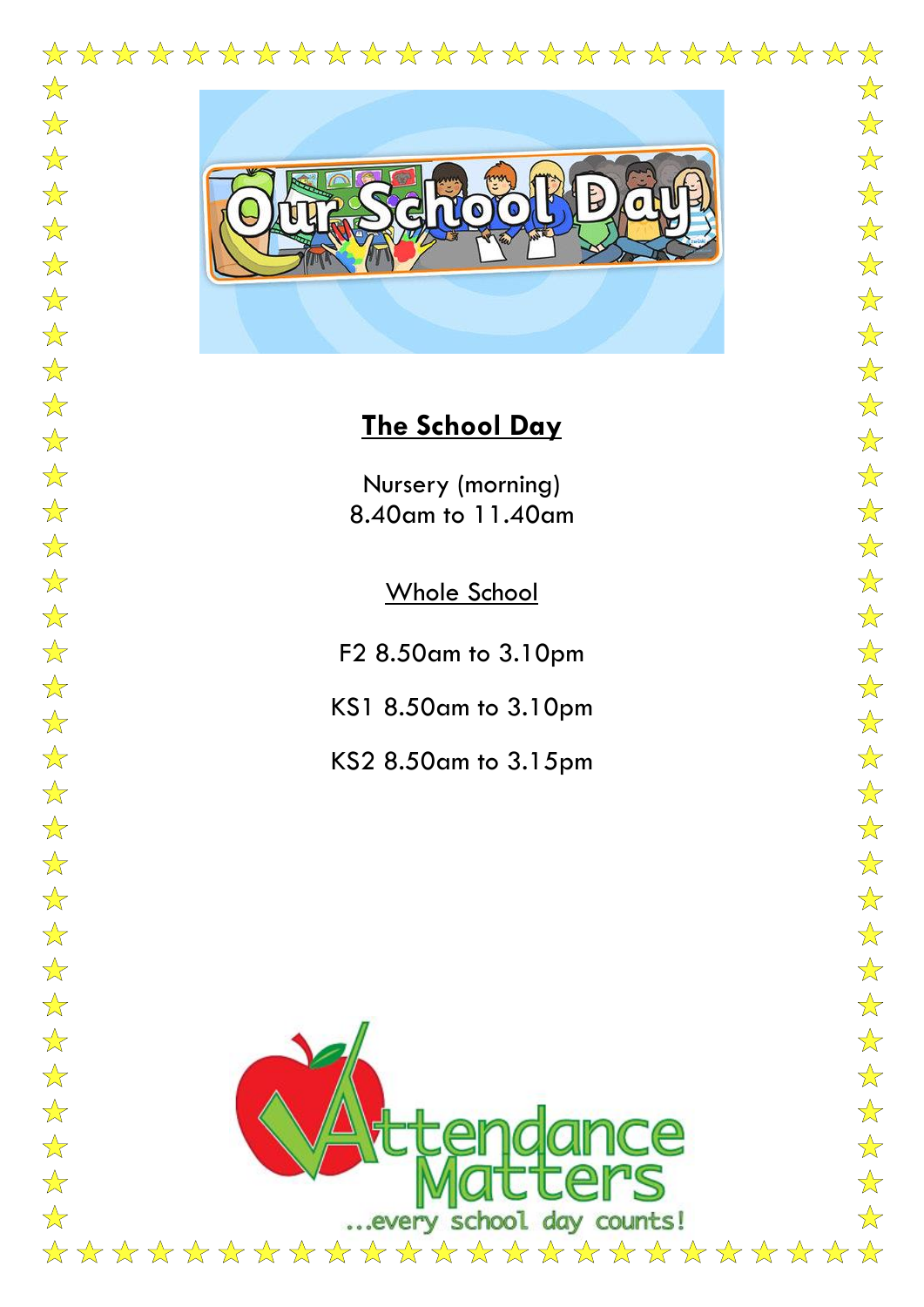Poor punctuality is not acceptable and all pupils must arrive on time. If a child misses the start of the day, they can miss work and do

not spend time with their class teacher getting vital information and news for the day. The late arrival of pupils also disrupts lessons, which can be embarrassing for the pupil and can also encourage absence. Good time-keeping is a vital life skill which will help

our children as they progress through their school life and out into the wider world. We will encourage good punctuality by being good role models to our pupils and by celebrating good class punctuality.

 $\sqrt{\mathbf{x}}$  How we manage lateness:

 $\frac{1}{2}$ 

 $\frac{1}{\sqrt{2}}$ 

 $\frac{1}{2}$ 

 $\frac{1}{\sqrt{2}}$ 

 $\frac{1}{\sqrt{2}}$ 

 $\frac{1}{\sqrt{2}}$ 

 $\frac{1}{\sqrt{2}}$ 

 $\frac{1}{\sqrt{2}}$ 

 $\frac{1}{\sqrt{2}}$ 

 $\overrightarrow{\mathbf{x}}$ 

 $\frac{1}{\sqrt{2}}$ 

 $\overrightarrow{\Sigma}$ 

 $\overrightarrow{\lambda}$ 

 $\frac{1}{\sqrt{2}}$ 

 $\frac{1}{\sqrt{2}}$ 

 $\frac{1}{\sqrt{2}}$ 

 $\frac{1}{2}$ 

 $\frac{1}{\sqrt{2}}$ 

 $\frac{1}{\sqrt{2}}$ 

 $\frac{1}{\sqrt{2}}$ 

 $\frac{1}{\sqrt{2}}$ 

 $\overrightarrow{\lambda}$ 

 $\frac{1}{\sqrt{2}}$ 

 $\frac{\lambda}{\lambda}$ 

 $\frac{\lambda}{\lambda}$ 

 $\frac{1}{\sqrt{2}}$ 

 $\frac{1}{\sqrt{2}}$ 

 $\frac{1}{\sqrt{2}}$ 

 $\frac{1}{2}$ 

 $\overrightarrow{\mathbf{x}}$ 

 $\frac{1}{\sqrt{2}}$ 

 $\frac{1}{2}$ 

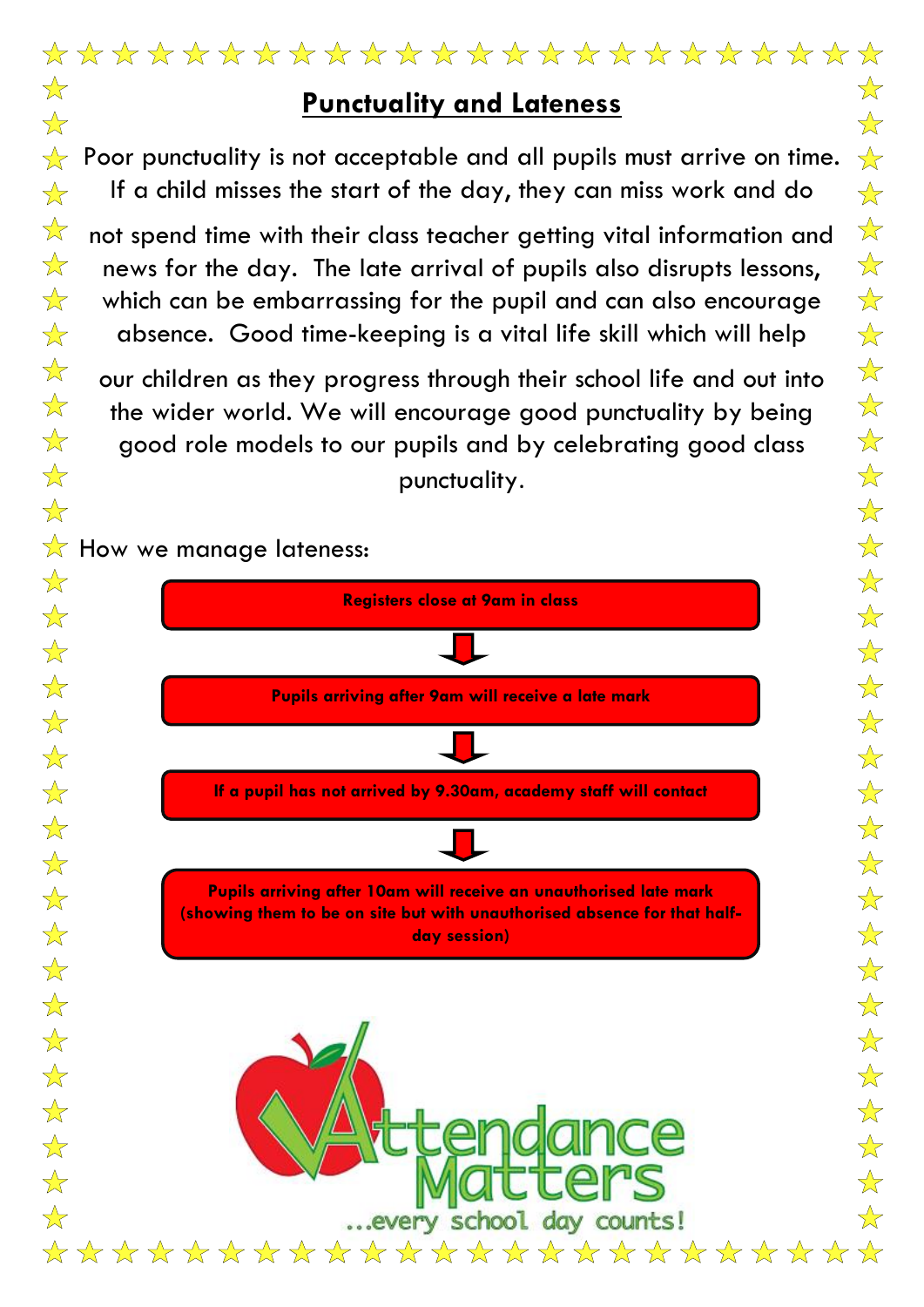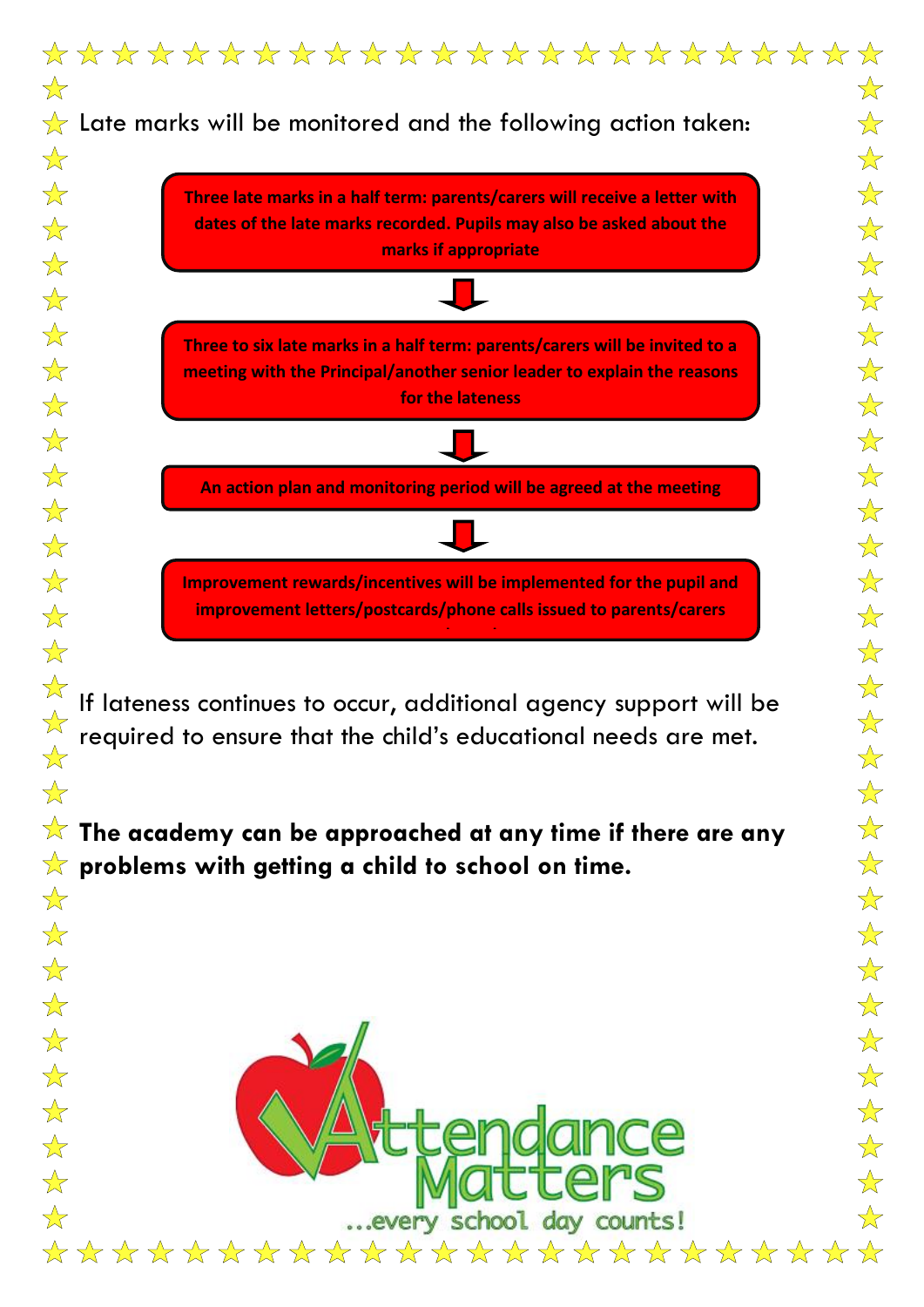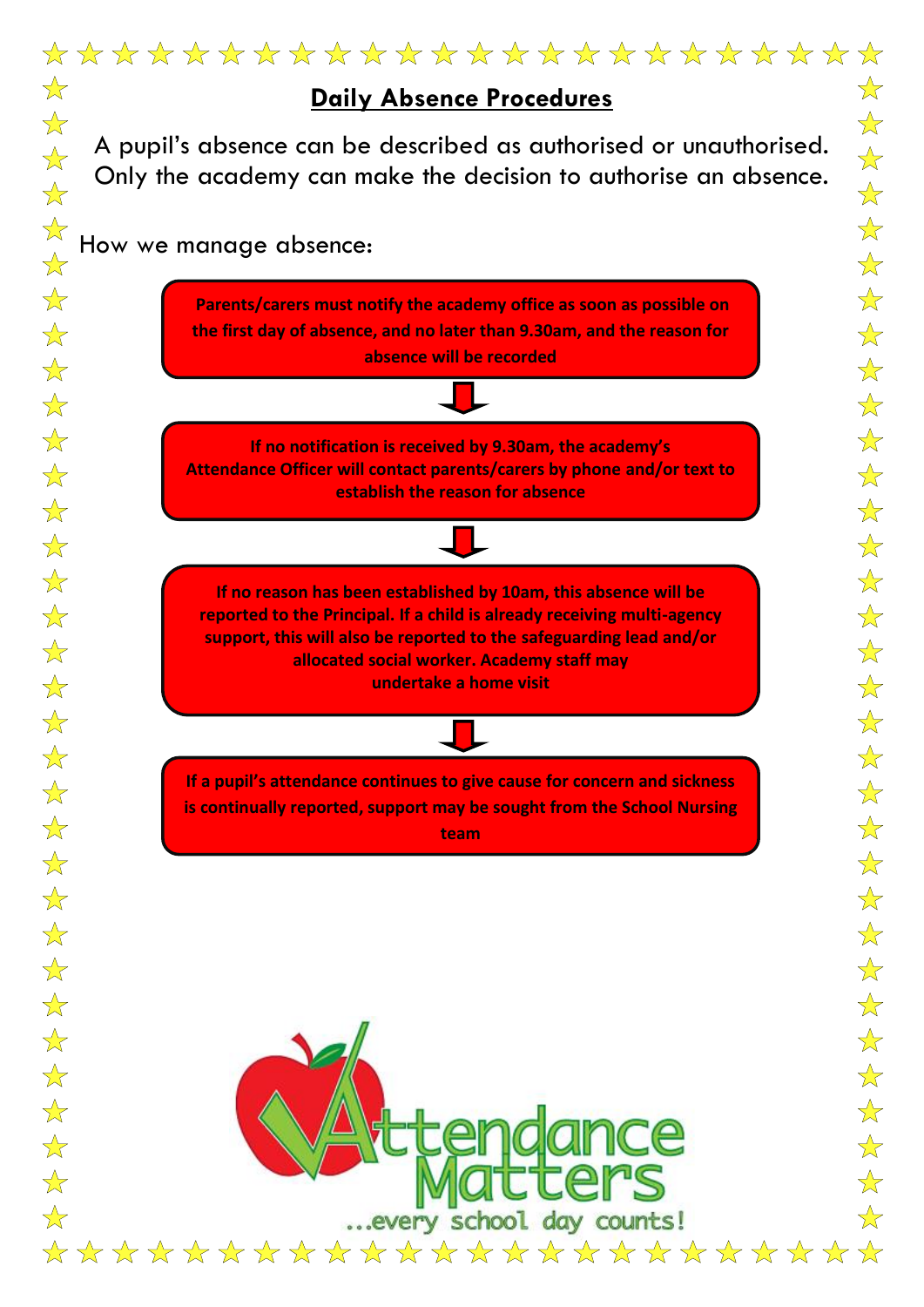# \*\*\*\*\*\*\*\*\*\*\*\*\*\*\*\*\*\*\*\*\*\*\*\*\*\*\*\* **Examples of Authorised Absence**  $\checkmark$  Genuine Illness (in the case of sickness and diarrhoea, please leave 24 hours before return to school)  $\checkmark$  Medical/Dentist Appointments (where possible please make outside of school hours)  $\checkmark$  Bereavement  $\checkmark$  Religious Observance  $\checkmark$  Exclusions **Examples of Unauthorised Absence**

- Holidays
- Lateness
- Birthdays
- Shopping
- Tiredness after holiday
- Attending concerts or sports events
	- Minor illnesses (e.g. headache)

#### **Leavers**

Please inform School immediately if you are moving out of area in order to establish which School your child will be moving to for the continuity of his/her education.

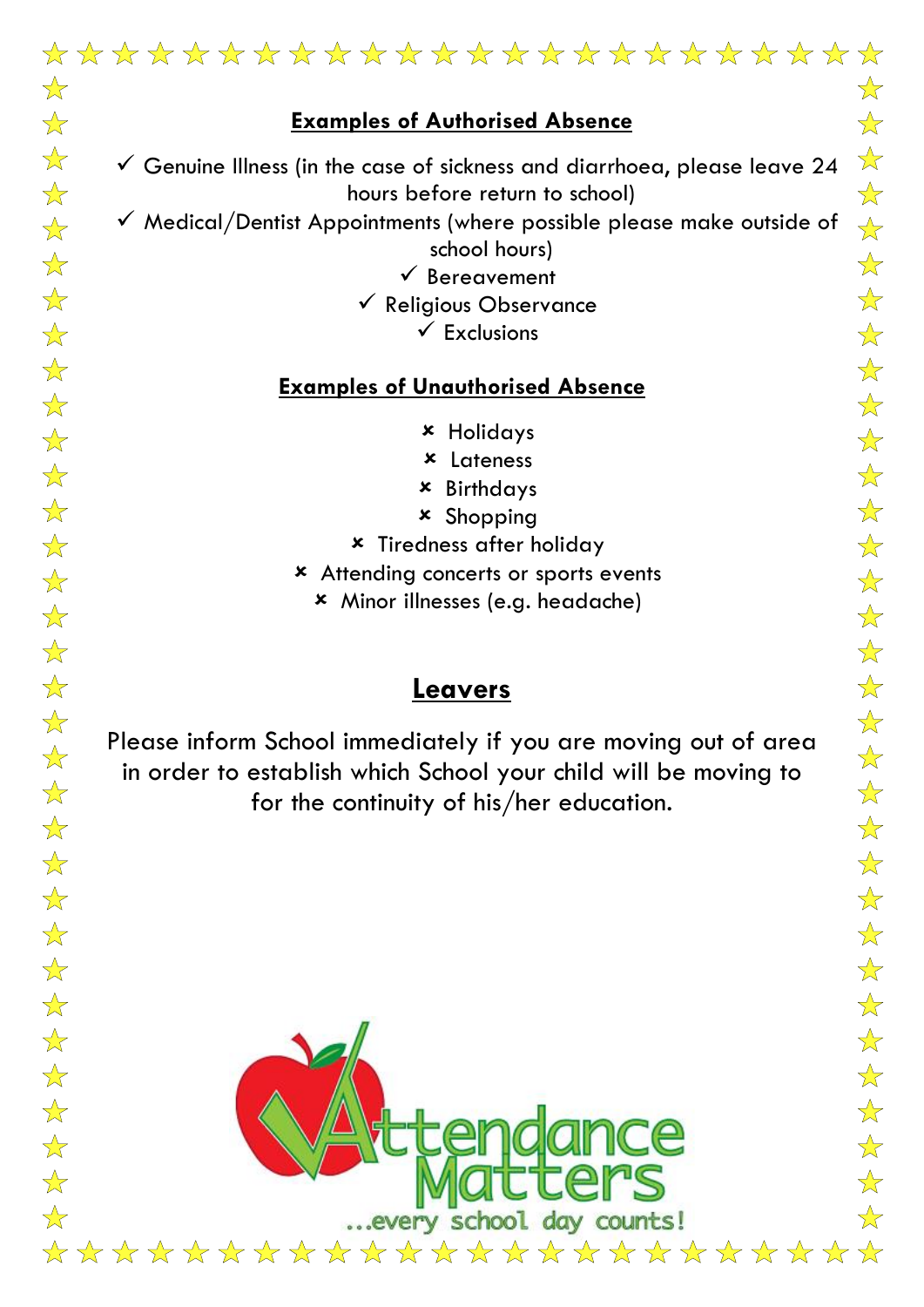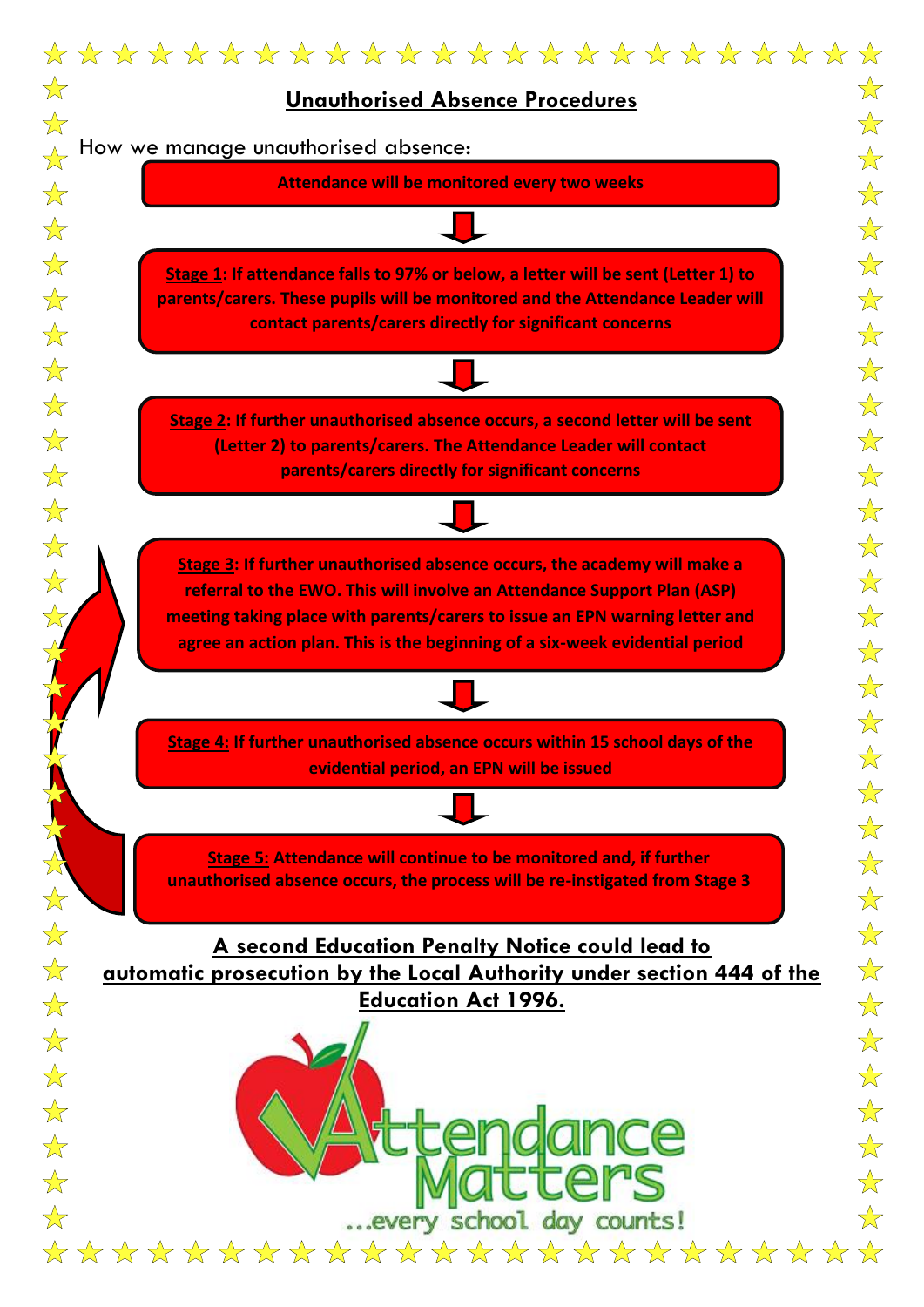| **********************                                                                                                                                                                                                                                                                                                                                     | $\frac{1}{\sqrt{2}}$                                                                                                                              |
|------------------------------------------------------------------------------------------------------------------------------------------------------------------------------------------------------------------------------------------------------------------------------------------------------------------------------------------------------------|---------------------------------------------------------------------------------------------------------------------------------------------------|
| <u>Holidays in Term-time</u>                                                                                                                                                                                                                                                                                                                               | $\frac{1}{\sqrt{2}}$<br>$\frac{1}{\sqrt{2}}$                                                                                                      |
| The Education (Pupil Registration) (England) Regulations 2006 make<br>clear that from September 2013, no holidays will be authorised<br>by the academy in term-time.<br>$\check{ }$ Holidays in term-time will be recorded as unauthorised and will incur                                                                                                  | $\frac{1}{\sqrt{2}}$<br>$\frac{1}{\sqrt{2}}$<br>$\frac{1}{\sqrt{2}}$<br>$\frac{1}{\sqrt{2}}$                                                      |
| $\alpha$ a fine, unless the below exceptional circumstances apply:                                                                                                                                                                                                                                                                                         | $\frac{1}{\sqrt{2}}$                                                                                                                              |
| • Where it is company/organisational policy for employees to<br>take leave at a specific time in the year and there is no<br>opportunity for a family holiday in any of the school holidays.<br><u>This refers to full company closedown periods only and must be</u><br>evidenced by the production of the policy document of the<br><u>organisation.</u> | $\frac{1}{\sqrt{2}}$<br>$\frac{1}{\sqrt{2}}$<br>$\frac{1}{\sqrt{2}}$<br>$\frac{1}{\sqrt{2}}$<br>$\frac{1}{\sqrt{2}}$<br>$\frac{1}{\sqrt{2}}$      |
| • Service personnel returning from/scheduled to<br>embark upon a tour of duty abroad.<br>Other exceptional circumstances at the discretion of the<br>Principal.                                                                                                                                                                                            | $\sqrt{\phantom{.}}$<br>$\frac{1}{\sqrt{2}}$<br>$\frac{1}{\sqrt{2}}$<br>$\frac{1}{\sqrt{2}}$                                                      |
| To request a holiday in term-time, parents/carers must meet with the<br>academy Principal or another designated Senior Leader to obtain a<br>holiday request form and explain the reasons for taking the holiday.                                                                                                                                          | $\frac{1}{\sqrt{2}}$<br>$\frac{1}{\sqrt{2}}$<br>$\frac{1}{\sqrt{2}}$<br>$\frac{1}{\sqrt{2}}$                                                      |
| $\gamma$ Any period of leave taken without the agreement of the academy,<br>$\sim$ or in excess of that agreed, will be classed as unauthorised and will<br>, attract an Educational Penalty Notice. A separate penalty notice will<br>$\,$ be issued to each parent for each child who has unauthorised<br>absence.                                       | $\frac{1}{\sqrt{2}}$<br>$\frac{1}{\sqrt{2}}$<br>$\frac{1}{\sqrt{2}}$<br>$\frac{\sqrt{2}}{2}$                                                      |
| every school day counts!                                                                                                                                                                                                                                                                                                                                   | $\frac{1}{\sqrt{2}}$<br>$\frac{1}{\sqrt{2}}$<br>$\frac{\lambda}{\lambda}$<br>$\frac{\sqrt{2}}{2}$<br>$\frac{1}{\sqrt{2}}$<br>$\sqrt{\phantom{a}}$ |
| ***********************                                                                                                                                                                                                                                                                                                                                    |                                                                                                                                                   |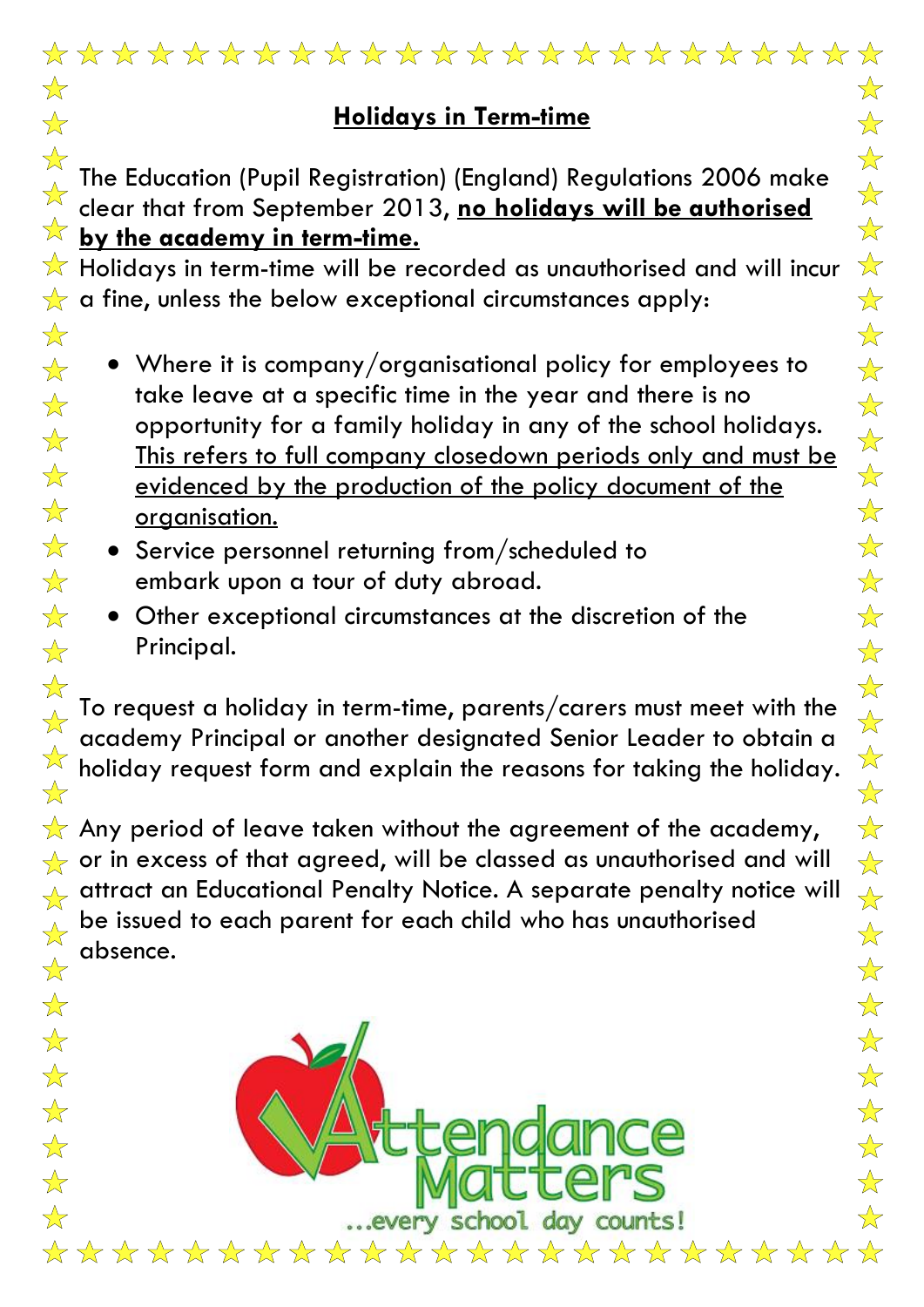# **Pupil Attendance Classification**

#### **Outstanding**

97% - 100%

You attend more than 184 days out of 190 school days each year

#### **————————Target 97%————————**

#### **Requires Improvement**

 $95.5\% - 96.9\%$ 

You attend between 181.5 and 184 days out of 190 school days each year

#### **Inadequate**

92% - 95.49%

You attend between 174 and 181 days out of 190 school days each year

**Cause for Serious Concern/approaching Persistent Absenteeism**

Below 92%

You attend less than 174 days out of 190 school days each year